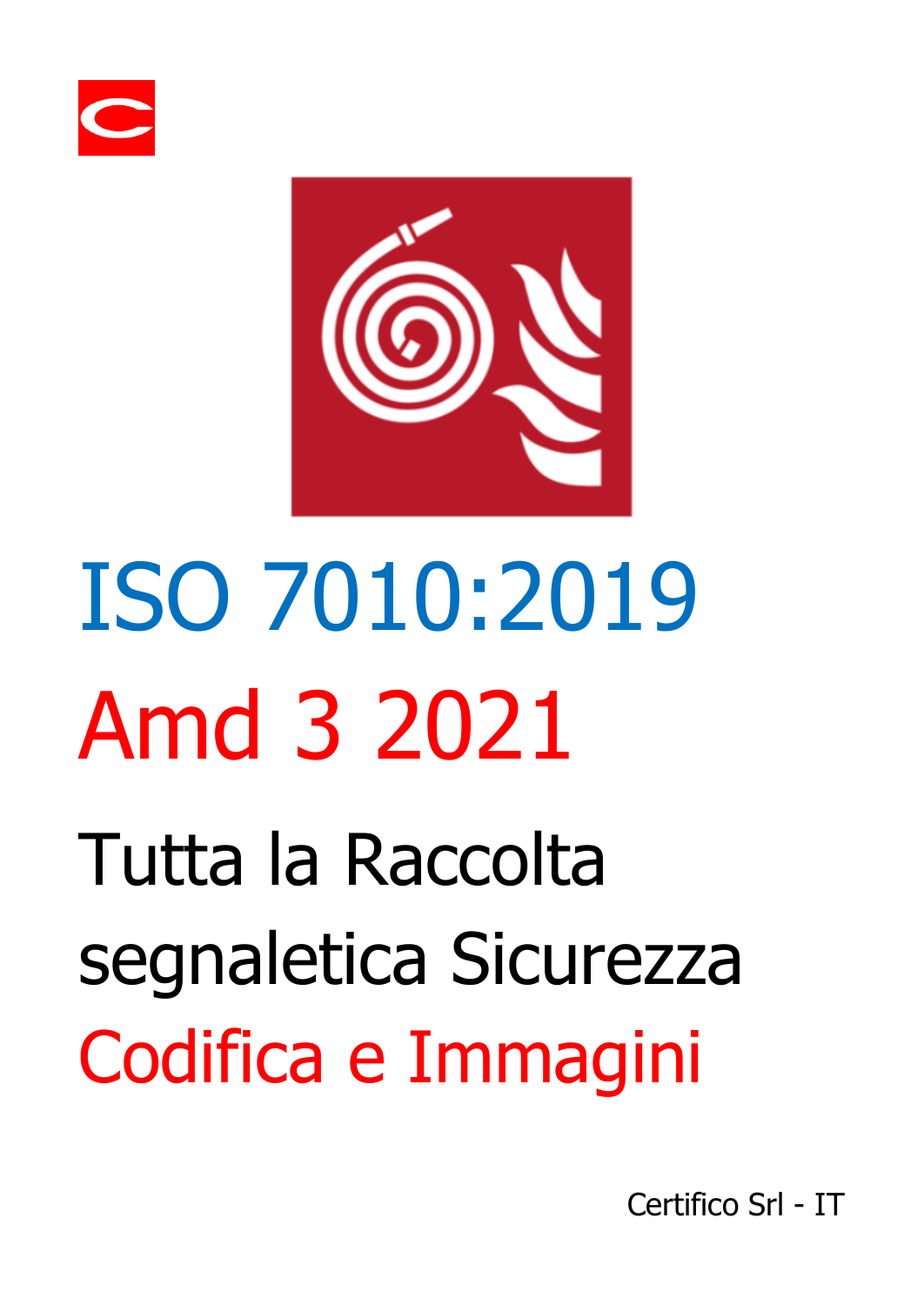Ed. 7.0 Agosto 2021

Con l'emendamento A3 luglio 2021, aggiunta la segnaletica:

E067 - Evacuation mattress

E068 - Lifebuoy with light and smoke

- E069 Person overboard call point
- F019 Unconnected fire hose

#### **ISO 7010**

- **E001 Emergency exit (left hand)**
- **EDU2** Emergency exit (right hand)
- E003 First aid
- **E004 Emergency telephone**
- E005 Direction, arrow (90° incremenst), safe condition
- E006 Direction, 45° arrow (90° increments). safe condition
- **E007 Evacuation assembly point**
- **E008 Break to obtain access**
- E009 Doctor
- E010 Automated external heart defibrillator
- **E011 Evewash station**
- **E012 Safety shower**
- **E013 Stretcher**
- **E016 Emergency window with escape ladder**
- **E017 Rescue window**
- **E018 Turn anticlockwise to open**
- **E019 Turn clockwise to open**
- **F001 Fire extinguisher**
- **F002** Fire hose reel
- **F003 Fire ladder**
- **F004 Collection of firefighting equipment**
- **FOO5** Fire alarm call point
- **F006 Fire emergency telephone**
- **M001 General mandatory action sign**
- **M002 Refer to instruction manual-booklet**
- **M003 Wear ear protection**
- **M004 Wear eye protection**
- **M005 Connect an earth terminal to the ground**
- **M006 Disconnect mains plug from electrical outlet**
- **M007 Opaque eye protection must be wom**
- **M008 Wear safety footwear**
- **M009 Wear protective gloves**
- **M010 Wear protective clothing**
- **M011 Wash your hands**
- M012 use handrail
- **M013 Wear a face shield**
- **M014 Wear head protection**
- **M015 Wear high-visibility clothing**
- **M016 Wear a mask**
- **M017 Wear spiratory protection**
- **M018 Wear a safety hamess**
- **M019 Wear a welding mask**
- **M020 Wear safety belts**
- M021 Disconnect before carryng out maintenance or repair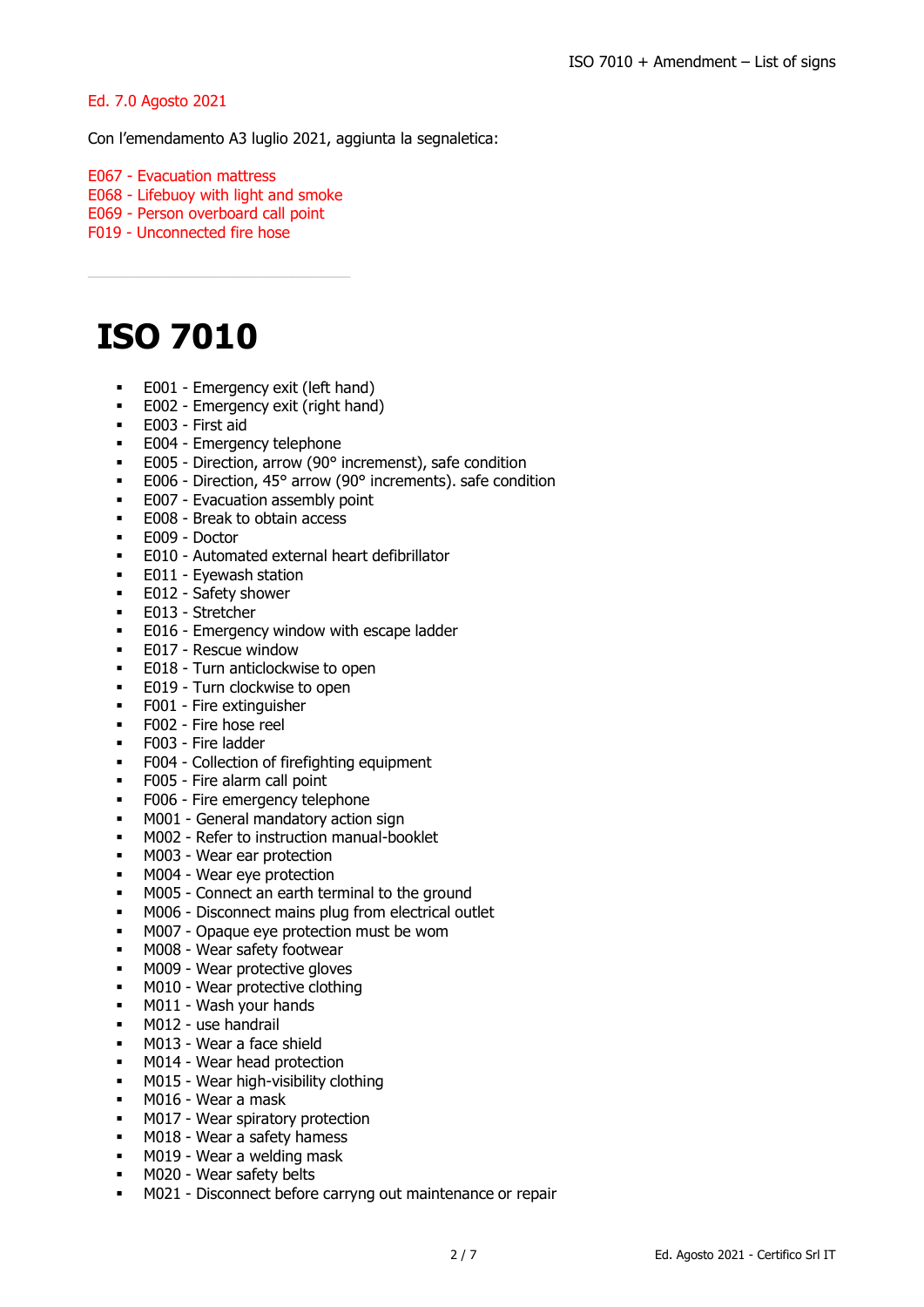- **M022 Use barrier cream**
- M023 Use footbridge
- **M024 Use this walkway**
- M025 Protect infant's eyes with opaque eye protection
- **M026 Use protective apron**
- P001 General prohibition sign
- P002 No smoking
- P003 No open flame; Fire, open ignition source and amoking prohibited
- P004 No thoroughfare
- **P005 Not drinking water**
- P006 No access for forklift trucks and other industrial vehicles
- P007 No access for people with active implanted cardiac devices
- P008 No metallic articles or watches
- P010 Do not touch
- **P011 Do not extinguish with water**
- P012 No heavy load
- **P013 No activated mobile phones**
- **P014 No access for people with metallic implants**
- **P015 No reaching in**
- P017 No pushing
- **P018 No siting**
- P019 No stepping on surface
- **P020** Do not use lift in the event of fire
- $P021 No$  dogs
- **P022 No eating or drinking**
- P023 Do not obstruct
- **P024 Do not walk or stand here**
- **P025 Do not use this incomplete scaffold**
- P026 Do not use this device in a bathtub, shower or water-filled reservoir
- **P027 Do not use this lift for people**
- **P028 Do not wear gloves**
- P029 No photography
- P030 Do not tie knots in rope
- **P031 Do not alter the state of the switch**
- P032 Do not use for face grinding
- **P033 Do not use for wet grinding**
- **P034 Do not use with hand-held grinding machine**
- W001 General warning sign
- **WOO2 Warning**; explosive material
- W003 Warning; Radioactive material or ionizing radiation
- W004 Warning; laser beam
- W005 Warning; Non-ionizing radiation
- W006 Warning; Magnetic field
- W007 Warning; Floor-level obstacle
- W008 Warning; Drop (fall)
- W009 Warning; Biological hazard
- W010 Warning; Low temperature-freezing conditions
- **W011 Warning; Slipper surface**
- **WO12 Warning: Electricity**
- W013 Warning; Guard dog
- W014 Warning; Forklift trucks and other industrial vehicles
- W015 Warning; Overhead load
- W016 Warning; Toxic material
- W017 Warning; Hot surface
- W018 Warning; Automatic Start-up
- W019 Warning; Crushing
- W020 Warning; Overthead obstacle
- W021 Warning; Flammable material
- W022 Warning; Sharp element
- W023 Warning; Corrosive substance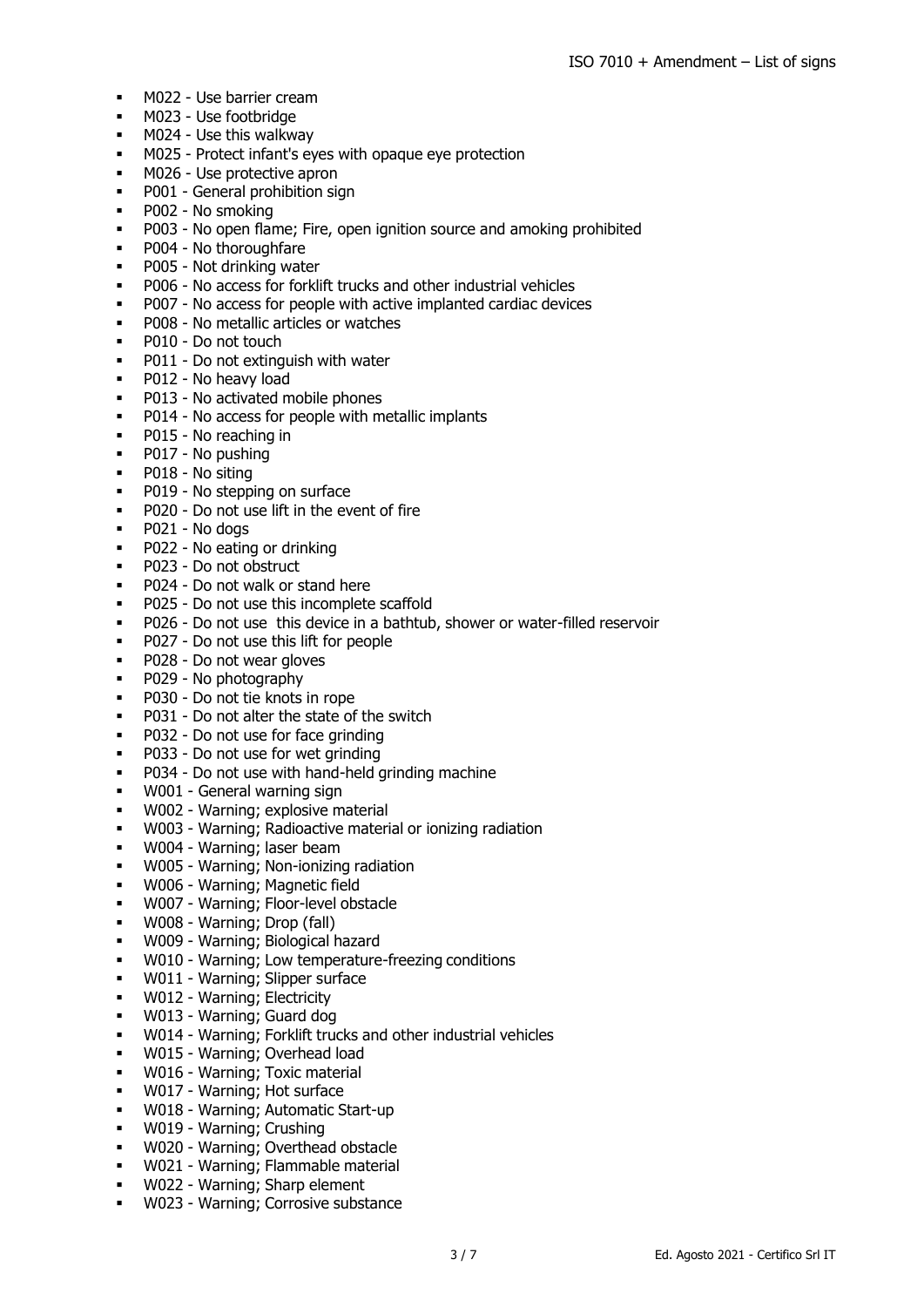- W024 Warning; Crushing of hands
- W025 Warning; Counterrotating rollers
- W026 Warning; Battery charging
- W027 Warning; Optical radiation
- W028 Warning; Oxidzing substance
- W029 Warning; Pressurized cylinder

### **ISO 7010 A1**

- **M028 Keep locked**
- **M029 Sound horn**
- **M030 Use litter bin**
- **M031 Use table saw adjustable guard**
- **M032 Wear anti-static footwear**
- P016 Do not spray with water
- W030 Warning; Hand crushing between press brake tool
- W031 Warning; Hand crushing between press brake and material
- W033 Warning; Barbed wire
- W034 Warning; Bull
- W035 Warning; Falling objects

## **ISO 7010 A2**

- E014 Child seat presence and orientation detection system (CPOD)
- **E015 Drinking water**
- **E020 Emergency stop button**
- E022 Door opens by pushing on the left-hand side
- E023 Door opens by pushing on the right-hand side
- **M027 Check quard**
- P035 Do not wear metal-studded footwear
- P036 No children allowed
- W032 Warning; Rapid movement of workpiece in press brake
- W036 Warning; Fragile roof
- W038 Warning; Sudden loud noise

## **ISO 7010 A3**

- **M033 Close safety bar of chairlift**
- **M034 Open safety bar of chairlift**
- M035 Immediately leave the tow-track in the event of falling
- **M036 Lift ski tips**
- **P037 Do not leave the tow-track**
- **P038 Do not swing the chair**

# **ISO 7010 A4**

- **E024 Evacuation temporary refuge**
- **E027 Medical grab bag**
- **E028 Oxygen resuscitator**
- **E029 Emergency escape breathing device**
- **E031 Shipboard general alarm**
- **E032 Shipboard assembly station**
- **E033 Door slides right to open**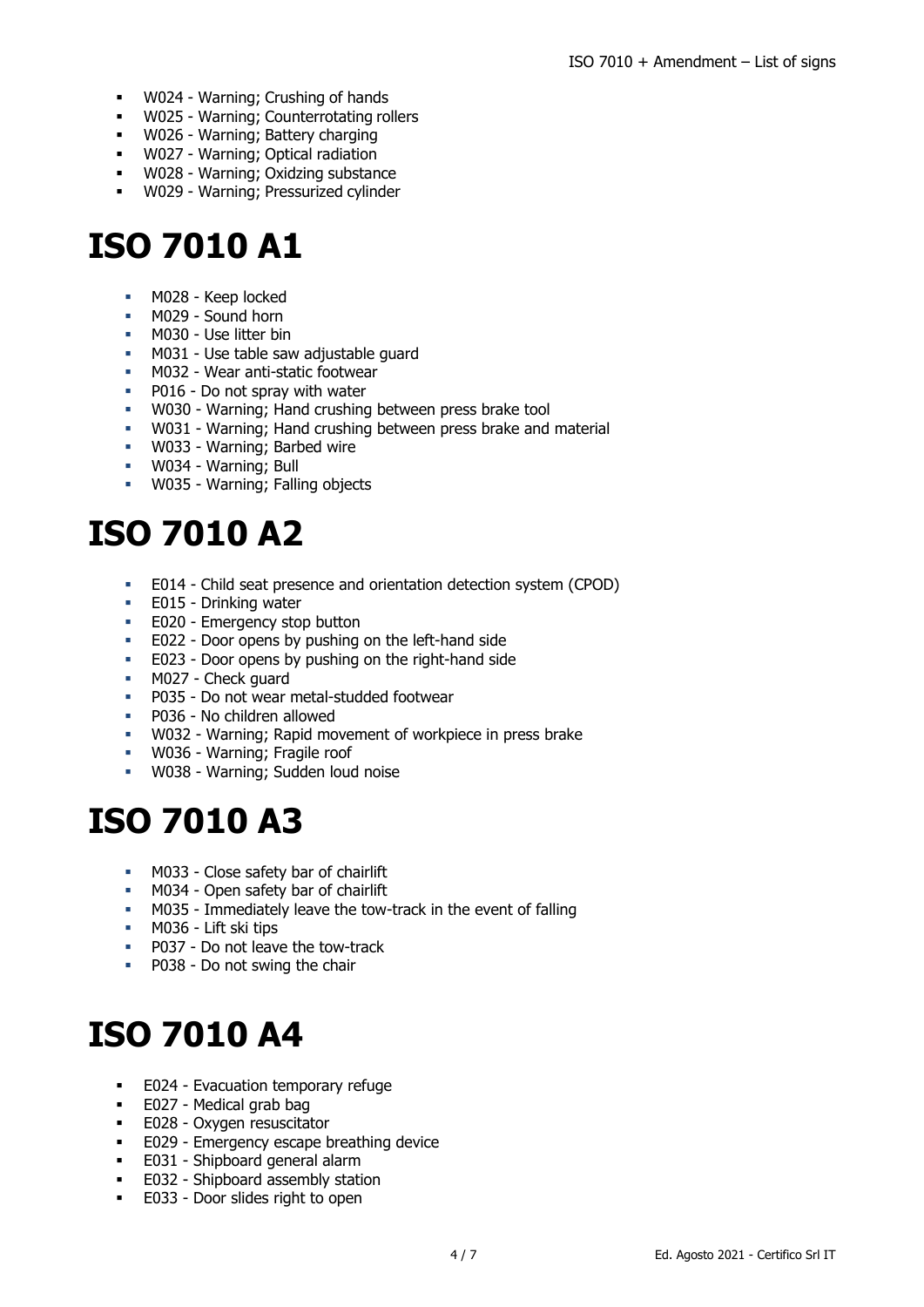- **E034 Door slides left to open**
- E036 Lifeboat
- E037 Rescue boat
- E038 Liferaft
- E039 Davit-launched liferaft
- E040 Lifebuoy
- **E041 Lifebuoy with line**
- **E042 Lifebuoy with light**
- **E043 Lifebuoy line and light**
- **E044 Lifejacket**
- **E045 Child's lifejacket**
- **E046 Infant's lifejacket**
- **E047 Search and rescue transponder**
- **E048 Survival craft distress signals**
- **E049 Rocket parachute flare**
- **E050 Line-throwing appliance**
- **E051 Two-way VHF radiotelephone apparatus**
- E052 Emergency position indicating radio beacon
- **E053 Embarkation ladder**
- **E054 Marine evacuation slide**
- **E055 Marine evacuation chute**
- **E056 Survival clothing**
- **E057 Door opens by pulling on the left-hand side**
- E058 Door opens by pulling on the right-hand side
- **F008 Fixed fire extinguishing battery**
- F009 Wheeled fire extinguisher
- **F010 Portable foam applicator unit**
- **FO11 Water fog applicator**
- F012 Fixed fire extinguishing installation
- **F013 Fixed fire extinguishing bottle**
- **F014 Remote release station**
- **FO15 Fire monitor**
- M037 Close and secure hatches in launch sequence
- **M038 Start engine in launch sequence**
- M039 Lower lifeboat to the water in launch sequence
- M040 Lower liferaft to the water in launch sequence
- **M041 Lower rescue boat to the water in launch sequence**
- **M042 Release falls in launch sequence**
- **M043 Start water spray in launch sequence**
- **M044 Start air supply in launch sequence**
- **M045 Release lifeboat gripes in launch sequence**

#### **ISO 7010 A5**

- E035 Liferaft knife
- **E059 Escape ladder**
- **E060 Evacuation chair**
- **M046 Secure gas cylinders**
- **M047 Use self-contained breathing appliance**
- **M048 Use gas detector**
- **M049 Wear protective roller sport equipment**
- P009 No climbing
- **P039 Hot works prohibited**
- W037 Warning; Run over by remote operator controlled machine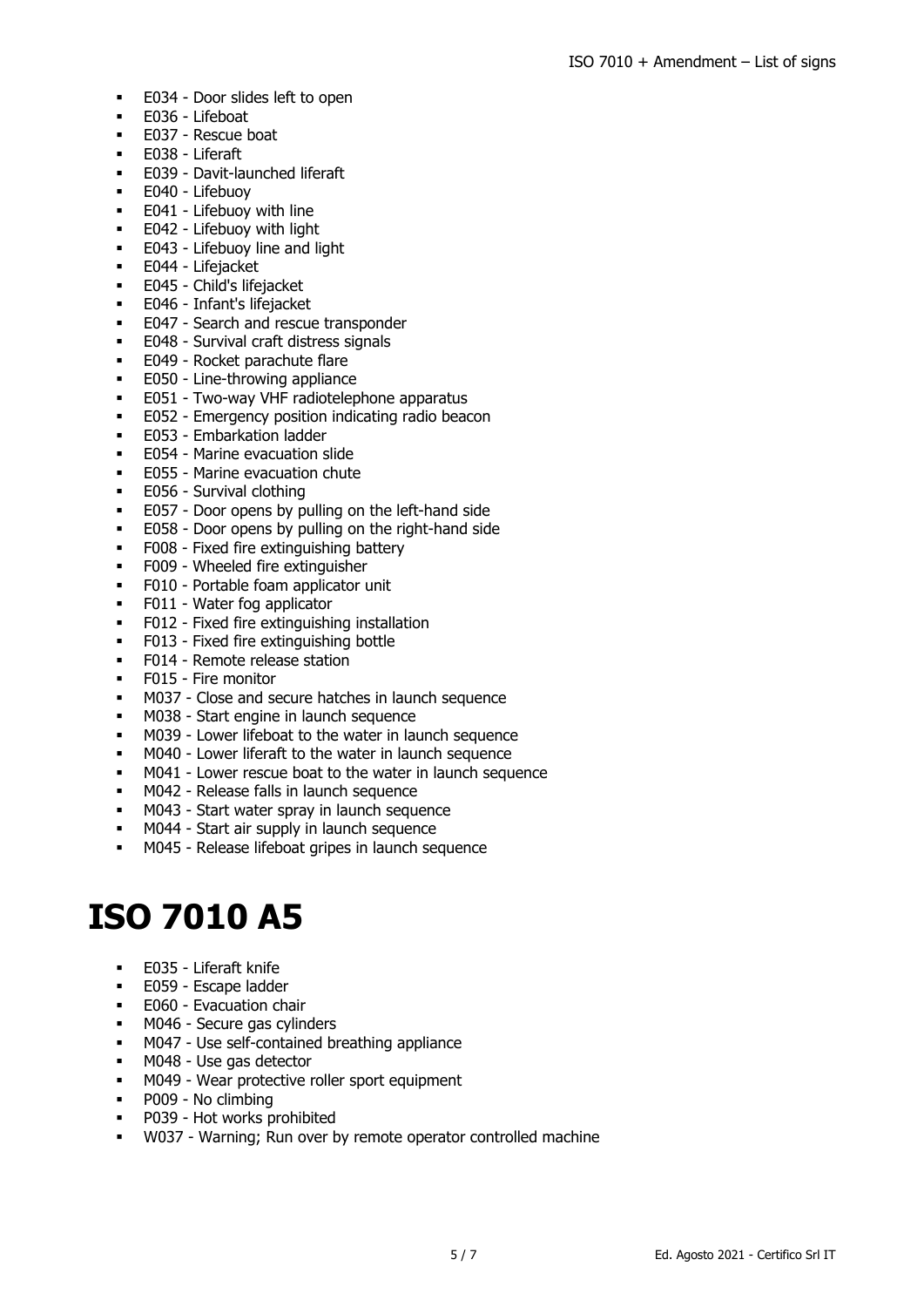# **ISO 7010 A6**

- **FO16 Fire blanket**
- W039 Warning; Falling ice
- W040 Warning; Roof avalanche

## **ISO 7010 A7**

- **E025 Emergency hammer**
- P040 Do not set off fireworks
- P041 No leaning against
- P042 Not for pregnant women
- W041 Warning; Asphyxiating atmosphere

## **ISO 7010 A8**

- **E021 Protection shelter**
- **F007** Fire protection door
- **M050 Alighting from toboggan to the left**
- **M051 Alighting from toboggan to the right**
- **M052 Keep distance between toboggans**
- P043 Not for the people in the state of intoxication
- P044 Use of smart glasses prohibited
- P046 Do not stretch out to toboggan
- **P047 Do not ram into toboggan**
- **WO42 Waring: Arc flash**

#### **ISO 7010 A1 2020**

- P045 No campfire
- **P071 Do not cross barrier**
- **P072 No jumping down**
- W068 Warning; Falling into water when stepping on
- W069 Warning; Jellyfish
- W070 Warning; Step down

# **ISO 7010 A2 2020**

- W071 Warning; Substance or mixture presenting a health hazard
- W072 Warning; Substance or mixture that can cause an environmental hazard
- **M055** Keep out of reach of children
- **E017 Firefighters' lift**
- **E064 First aid responder**

# **ISO 7010 A3 2021 (NEW)**

- **E067 Evacuation mattress**
- **E068 Lifebuoy with light and smoke**
- **E069 Person overboard call point**
- **FO19 Unconnected fire hose**